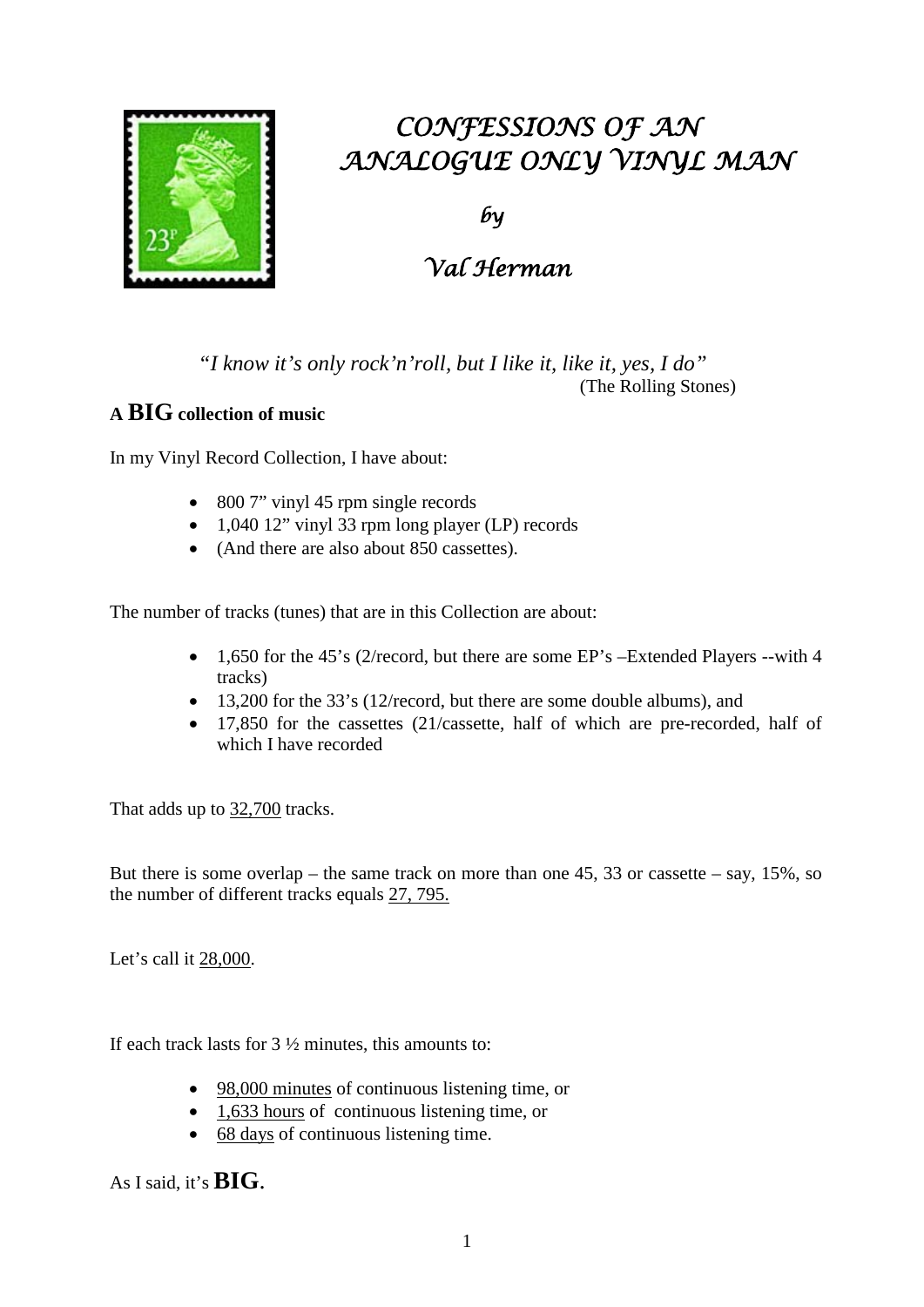

 *Panasonic Stereo Music System Record Player*

I'd like to play some of the tracks for you. Correction: I'd like to play all of the tracks for you. But you probably haven't got nearly ten weeks to listen to my records and cassettes for 24 hours a day – starting, if we were to do this alphabetically, with Abba's 'Chiquitita' and finishing with ZZ Top's 'Viva Las Vegas' – so you'll have to settle for a short description of the Collection instead.

I've organised this description into four main sections:

- 1. Why vinyl?
- 2. The singles
- 3. The LPs
- 4. Musical 'Bits and Pieces' (which you might recognise as the title of a Dave Clark Five hit from 1964)

## **1. Why vinyl?**

In my Collection of recorded music, I have:

- No CD<sub>s</sub>
- No DVDs

I don't know what other digital ways of storing music there are, but I'm not interested in any of them at all, thank you very much, and I don't want to know anything at all about iPods, digital downloads, MP3s, iTunes, and all that digital nonsense.

You are reading the words of an AOVM (this is an acronym for 'Analogue Only Vinyl Man'. You are probably unfamiliar with it – because I have just made it up.)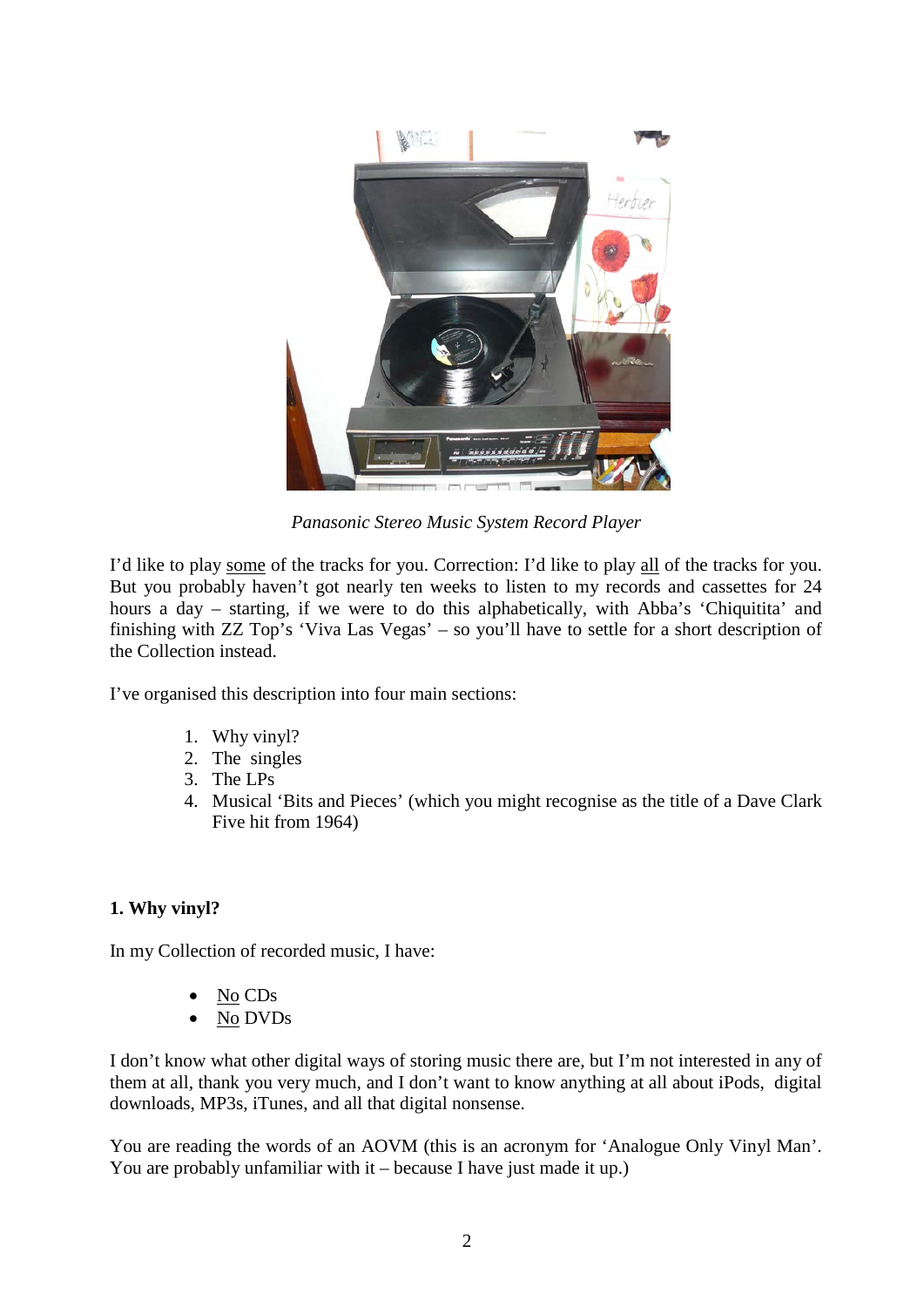I'm an audiophile.

When I first started listening to music, it was analogue only. The choice of format was between vinyl records or reel-to-reel tapes. In the household I grew up in, we only listened to records (although when I was in my early teens my father dabbled with a tape recorder for a short period). In my early years they were black shellac 10" 78 rpm records that broke very easily, and, when they weren't wanted, could somehow – I forget the technique – be made into flower pots: the hole in the middle of the record served as the drainage hole at the bottom of the flower pot. And we also had some LPs. I remember 'The Sound of Music' and 'Carmen'.



That was the 'software', if you like. The 'hardware' in the Herman household in the 1950's and early 60's was a radiogram – a combined radio and record player that was as large as one of today's mediumsized chest freezers. It was big, and it was solid, and as a child you could sit on top of it and listen to the radio - - but you weren't allowed to do so when a record was playing, because if you jiggled about too much you'd make the needle jump & scratch the record.

I would listen to rock'n'roll on the radio in the mid to late 50s when it first became popular. It was a new and controversial style of music then, and, initially, was not given much air-time by the BBC. But as it gradually became popular it could be found on more and more programmes that were broadcast on the BBC's Home Service and Light Programme. I remember listening to:

- 'Pick of the Pops', the best of them all, and broadcast on Saturday evenings and then Sunday afternoons
- 'Saturday Club', another very good programme, which was broadcast on Saturday mornings
- 'Family Favourites', which we would listen to while eating our Sunday lunch
- 'The Billy Cotton Band Show', also on a Sunday afternoon, and "Wakey, wakey!" if you'd fallen asleep after eating too much roast beef and Yorkshire pudding
- 'Music While you Work', not that I did in those days, but it was broadcast on weekday mornings.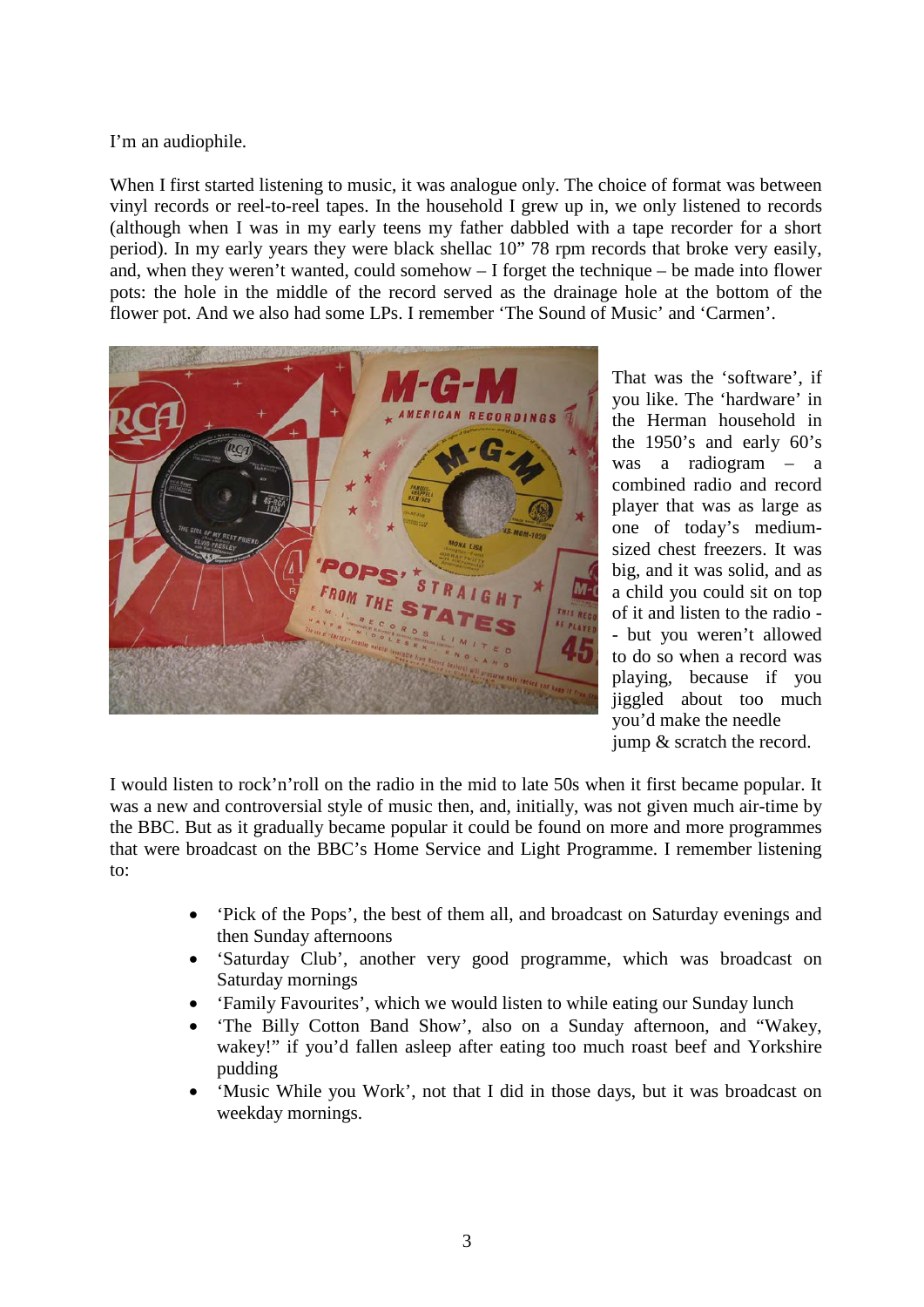And then there was Radio Luxembourg on 208 metres, which played serious rock'n'roll late at night, but the reception was terrible in Darlington, and often I could only get a decent signal on my portable transistor radio if I hung half way out of my bedroom window.

So, the beginnings were family records played on the family radiogram, radio programmes, and I suppose TV programmes too, but I can't remember when we got TV – although I do have fond memories of 'Six-Five Special' and 'Juke Box Jury', but only in later years.

When I had some pocket money I would spend it on Dinkies and sweets, and later I would spend it on 45s and sweets, and later still I would spend it on 45s and cigarettes, and later still I would spend it on 45s and cigarettes and girls.

45s were, occasionally, affordable, 33s much less so -- and really only when I had been given a record voucher, which wasn't all that often, or had worked at the local garden centre or at my father's factory.



45s were the medium of the day, ideally suited to the 2 minute buzz of a classic rock'n'roll tune. They were wonderfully suitable for capturing the raw, the basic sound of rock – go into the studio, record the song very quickly (in very few 'takes'), and get out of the studio, because the longer you hang about in there, the more it's going to cost. Some of the greatest rock songs were

recorded in only 2 or 3 takes. (The Beatles recorded their entire first album –14 songs -- 'Please, Please Me', in one 12-hour session.)

Now this to me is what rock'n'roll is all about. It is raw, it is basic, it is instant, and it should sound like it is being played live. That's how rock started. But it hasn't ended up like that – not when a group takes 3 months to "perfect" a drum solo, or 3 years to 'finish' an album in a studio.

Digital (re-)mastering? Forget it! I remember listening to an interview on the radio with Ringo Starr when a digitally re-mastered – or should that be 'enhanced'? -- version of a Beatles album was released. "At last, Ringo, we can really hear what you were playing on the snare drum on that track!" "I don't want you to hear it", said Ringo. "It wasn't good drumming. I was paralytic at the time. I don't remember a thing about it."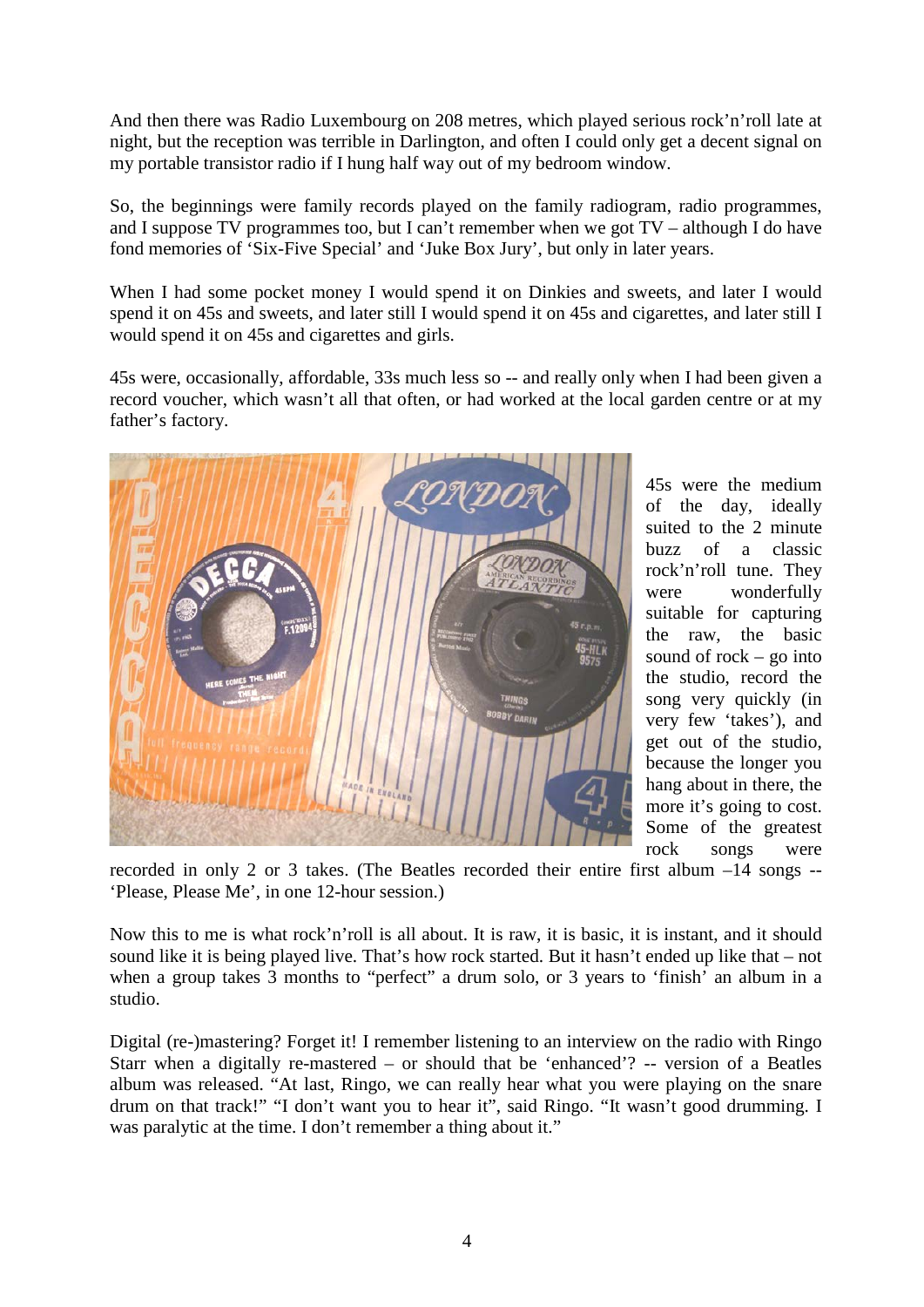So one reason why I stick to vinyl is because it captures the heart and soul of rock – albeit if it is fuelled by alcohol, drugs, paranoia, craziness or whatever – it is authentic. Another reason is that I have resolutely, 100%, I will not be budged, stuck to a decision I first took in the early 1980's when CDs started becoming popular. There was a lot of advertising hype at the time that went along the lines of "Replace your old LPs with new CDs, and listen to new, better, improved music."

No, thank you very much. There's nothing wrong with my LPs. I don't accept that digitalising the music makes it better (although I accept that for other forms of music, classical music, for example, this can be a valid argument). I don't see why I should spend money to duplicate my music collection. Or should that be triplicate it, because there's bound to be a new format coming out soon, and then here we go again? (We don't usually replace our favourite books when a new edition comes out: why should we be expected to do so for our favourite music?) I don't see why I should have to invest in new hardware – a CD player – because my tried and trusty record player is now redundant? Etc, etc.

That's why I'm Analogue Only Man.

And that's why nowadays, I only listen to rock'n'roll, and I only listen to vinyl records. I grew up with it. It helped shape my life. I like it. I know quite a lot about it. I can even play some of it. Sometimes I sing along to it. I know some of its history. I've seen some famous rockers and rollers. I don't intellectualise it. I enjoy it. It's my sort of music. There's nothing better.

Let's move on to my Singles Collection.

#### **2. The Singles**

I have, as you might recall, 800 or so 7" vinyl 45 rpm records. About 60% of these are from the 1960's, a few from the late 1950s, more from the early 1970's, and the rest from a few years later. Many of the records are still in their original paper covers with the record companies' logos on them. These covers tend to tear very easily when a record is continually taken out of it, and I have had to replace some of the original covers with new, white, plain paper ones.



#### *Fidelity portable record player from the 1960s*

Most of my Singles Collection is stored, in alphabetical order (by artist), in 4 wooden ammunition boxes made by 'Excelsior of Gent/Gand' that I bought at Tongeren market in Belgium. They are just the right size for 45s. The boxes are nearly full – they'll hold about another 50 records, and after that I'll have a mini-crisis on my hands as I won't have anywhere to store any new acquisitions. I keep about 40 records in a 'toaster'-style record rack near one of my record players: these are the ones I currently play, and the selection gets changed at regular intervals.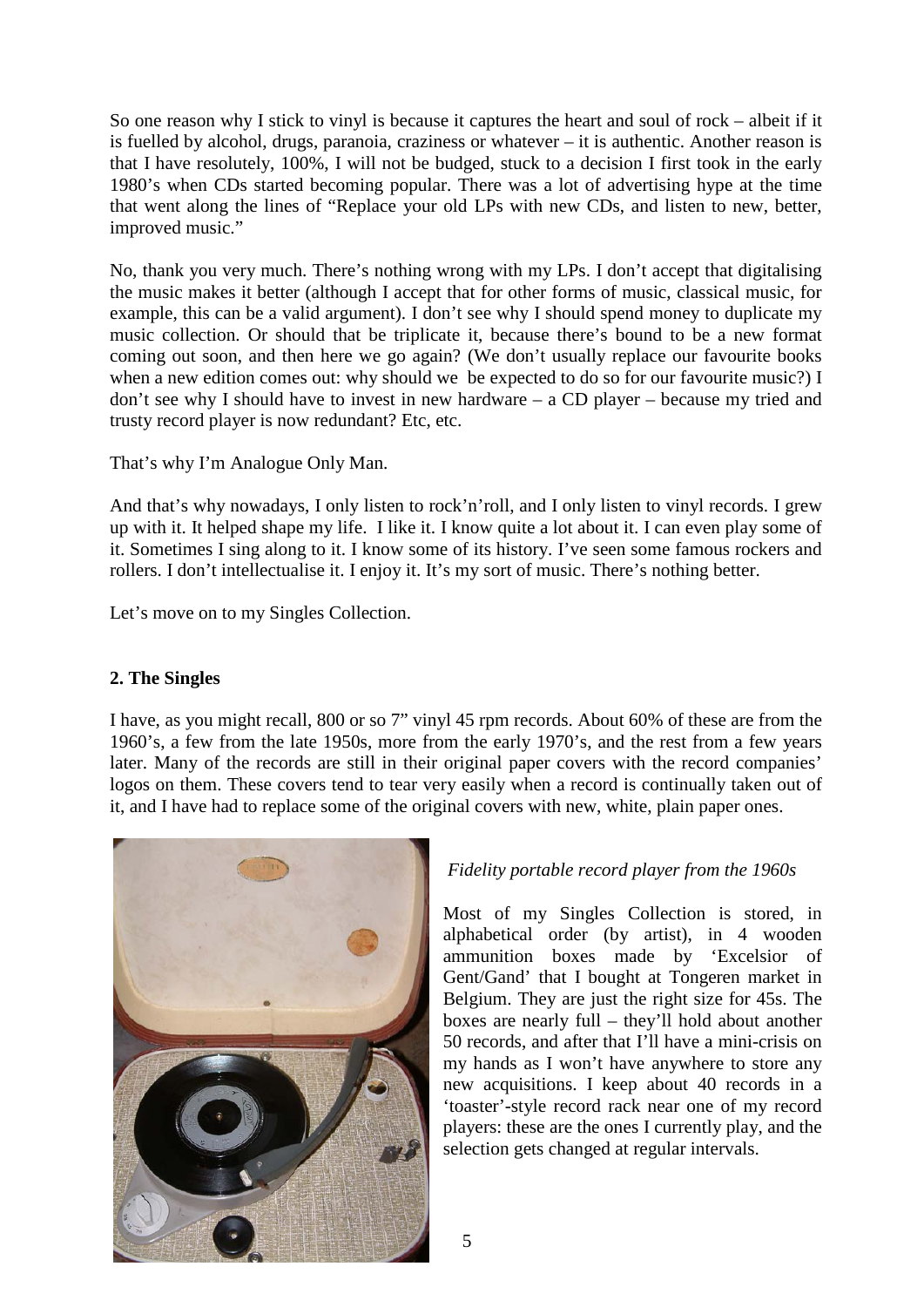

I have no idea what was the first 45 I bought. I probably started buying records in 1957-58, about the time I changed from primary to secondary school. Not many of my earliest records have survived – they've been lost, swapped, given away, exchanged, and, in one very sad case – involving my early Duane Eddy and Johnny and the Hurricanes records – stolen. The records that I have had the longest are probably, 'Bird Dog', by

the Everly Brothers (1958), and 'Teen Beat' by Sandy Nelson (1959). (I have older records, but I bought those in later years.)

Occasionally, my father would bring home records from work, but he wasn't a DJ. He worked in a clothing factory, and on the main part of the factory floor about 400 machinists, cutters, etc would make artificial (or 'fun') fur coats. They would listen to the BBC programme 'Music While you Work' and other programmes while they worked. And they would listen to records that had not yet been released that had been supplied by record companies who wanted to get some audience feedback. When the feedback had been gotten – what should be the 'A-side', what should be the 'B-side'? – the copies of the records stayed with the company -- Alfred Morris Furs -- and Dad would bring them home for me. I still have some of these records, labelled 'Not for Resale.'

Now I buy records whenever I can. Every Sunday morning when I'm in England – that's 4 or 5 times a year – I buy 20-30 records from Charly at the Car Boot Sale at Scorton in North Yorkshire. He used to have an incredible collection – and was a mine of information about rock – but then he sold all of it, and started selling ice-cream instead. I'm pleased to say that he has now given the ice-cream business up, and gone back to his first love, records. Charly and I always have an argument, about how much the records I want to buy are worth – "That's on an original RCA label, and must be worth at least eight quid" -- before we settle on a price of 30p per record. I also buy records from a stall at Darlington Market, but they are much more expensive – "That's on an original Columbia label, and must be worth a tenner." "I'll give you two quid for it." "Three, and it's yours." "OK."

Usually, I try not to pay more than £2 or  $\bigoplus$  for a 45, but there are exceptions to that rule.

I try – oh! do I try -- to find decent rock 45s at French vide greniers (flea markets), but I'm very, very rarely successful. The only 60's 45s you can find there are from French artists, and they are so bad they should be left there. What happened to all the Beatles and Stones 45s that the French bought in the 60's? Why don't they turn up at vides? Why can you only find 70s and 80s stuff there? One day, by the law of averages, I will discover a stash of good, low-price 60s 45s in a French flea market, and then I will go on a buying spree.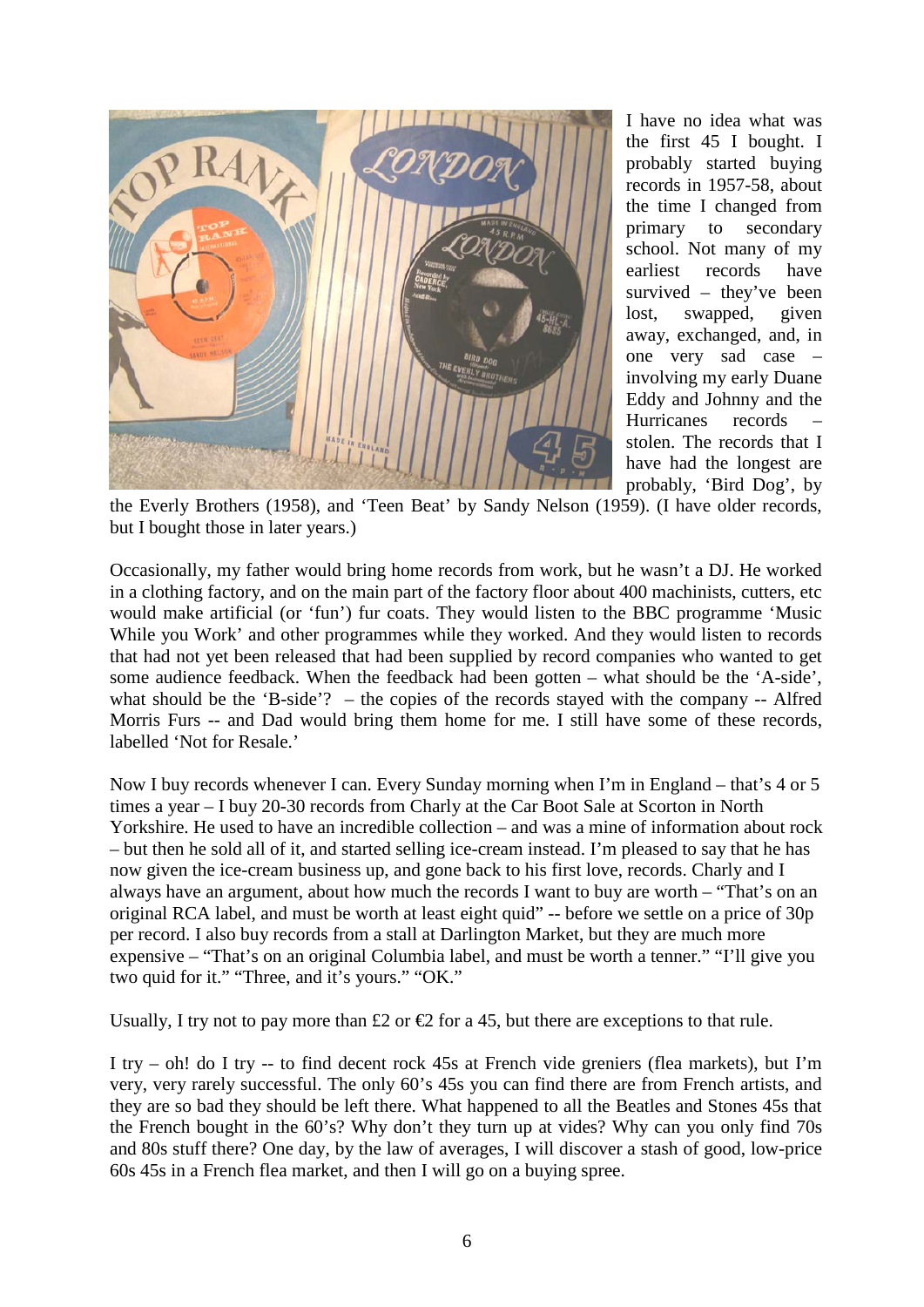I don't catalogue my 45s in a proper way, I just arrange them in alphabetical order in the ammunition boxes. As I find it impossible to remember what I've got, I often end up buying copies of records I already have -- 4 copies of the Animals' 'House of the Rising Sun', for example.



The last batch of records I bought from Charley included:

- 'Waterloo' Sunset', by the Kinks
- 'Save the Last Dance for Me', by the Drifters
- 'Diamonds', by Jet Harris and Tony Meehan
- 'Chain Gang', by Sam Cooke
- 'Starry Eyed', by Michael Holiday
- 'Mr; Tambourine Man' by the Byrds

By it's very nature, this Collection can never be complete – there's just too many records out there for one part-time, amateur, not-very-affluent person to collect in the way that I collect them. I am, however, trying to collect all of the original Beatles records that appeared on the Parlophone label. I'm currently missing eight of them (although I have four of these on German and French labels, but they don't really count), so if you have any of the following records and want to donate them to my Collection please contact the Curator (that's me, folks!):

- 'Love Me Do'
- 'A Hard Day's Night'
- 'Ticket to Ride'
- 'Yellow Submarine'/'Eleanor Rigby'
- 'Penny Lane'/'Strawberry Fields Forever'
- 'Hello Goodbye'
- 'Lady Madonna'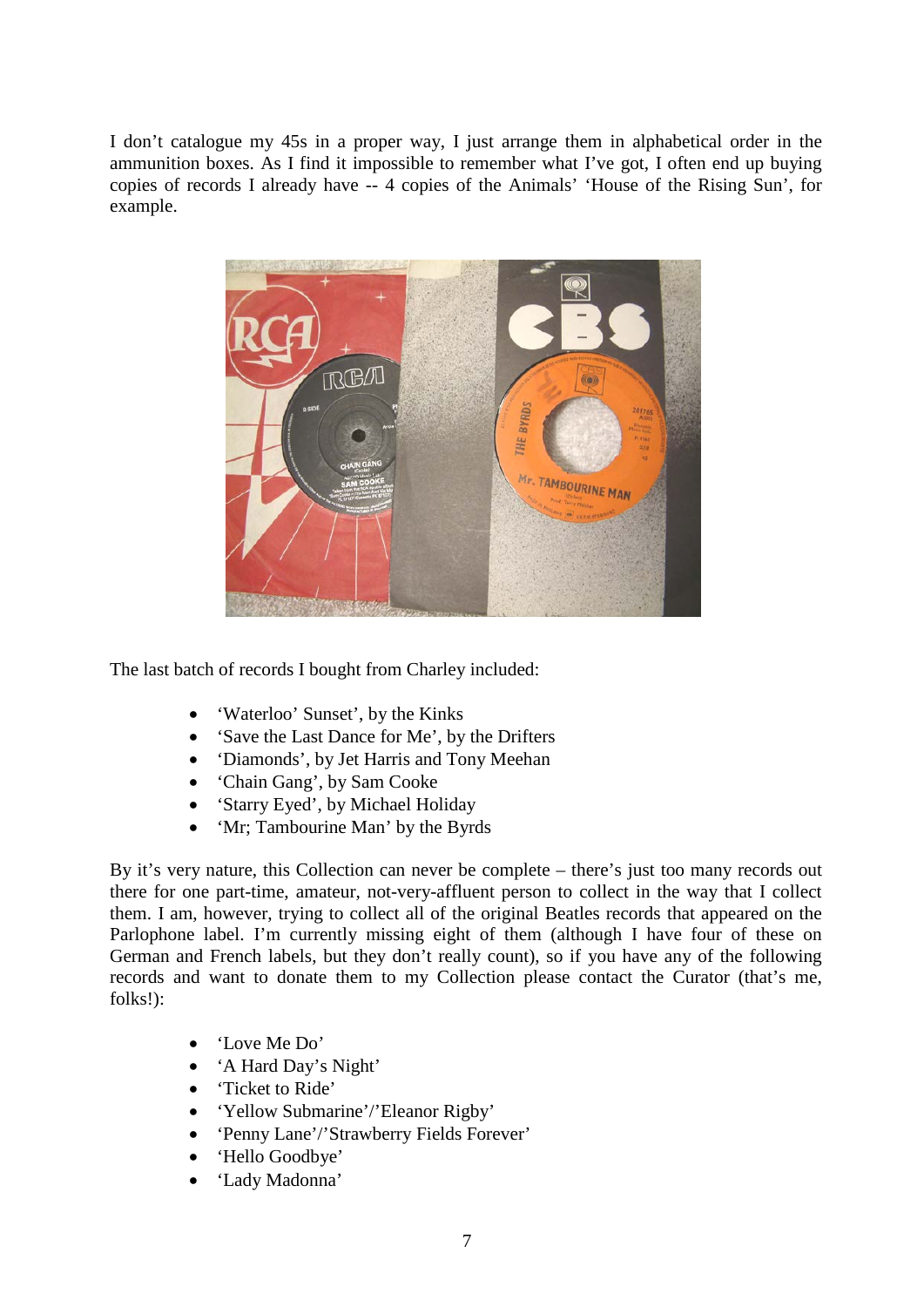- 'Get Back'
- 'Something'/'Come Together'



# $If \ldots$

- -- 'If I Ruled the World' (Tony Bennett).
- -- 'If I Can Dream' (Elvis Presley).
- -- 'If I Could' (David Essex)
- --'If This is It' (Huey Lewis and the News)
- -- 'If Dreams Came True' (Pat Boone)
- -- 'If I Were a Rich Man' (Topol)

## If…..

I would buy a Wurlitzer Juke Box, and put my favourite 45s on it, organised by decade. These would be my Top Ten selections for the 50s, 60s and 70s.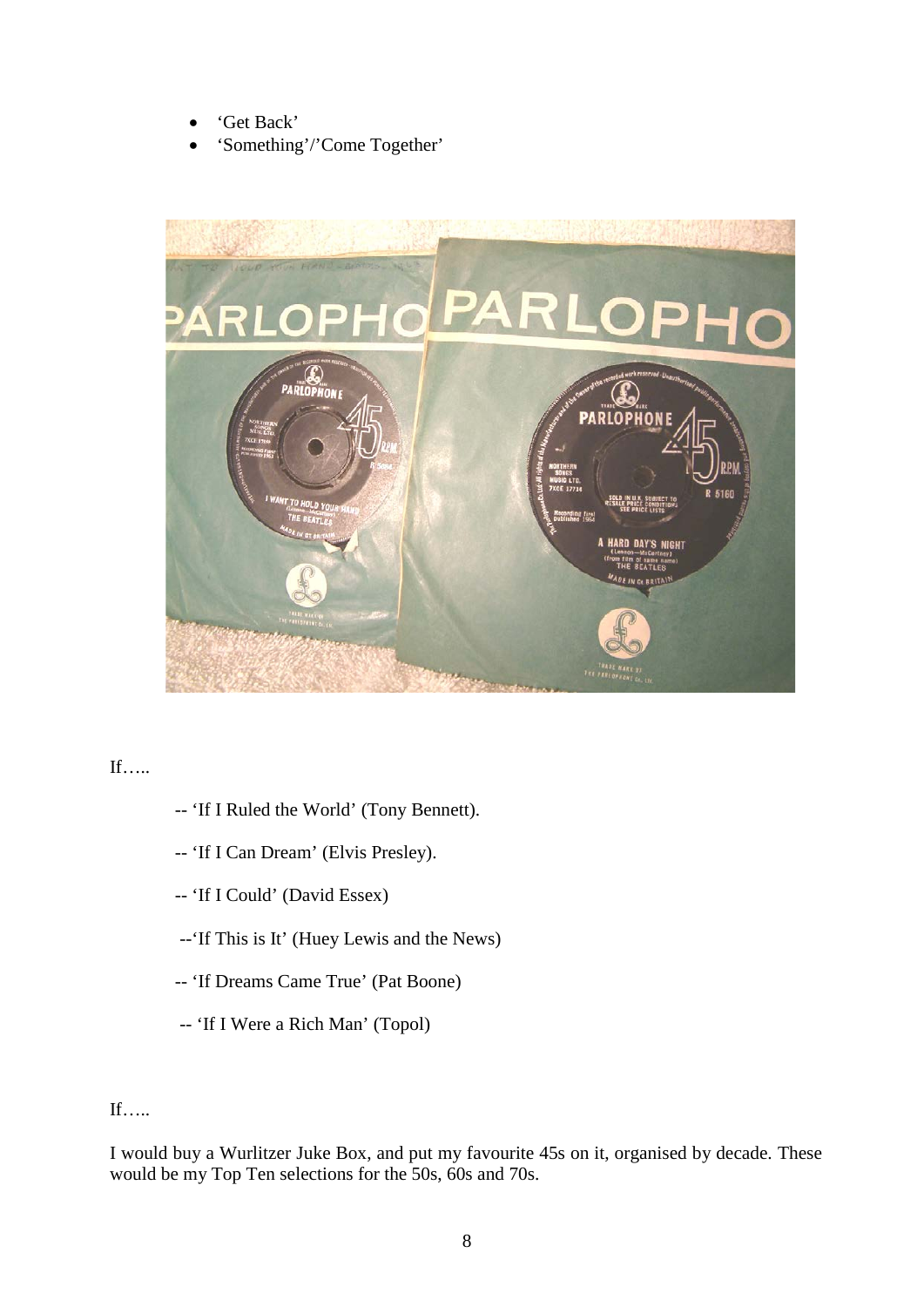

*My friend Doug's Wurlitzer*

# *VAL'S JUKEBOX SELECTION*

| <b>ERA</b>     | 1950s                  | 1960s                      | 1970s                    |
|----------------|------------------------|----------------------------|--------------------------|
|                |                        |                            |                          |
| $\mathbf{1}$   | 'Diana',               | 'Satisfaction',            | 'Walk on the Wild Side', |
|                | Paul Anka              | <b>Rolling Stones</b>      | Lou Reed                 |
| $\overline{2}$ | 'Somethin' Else',      | 'Like a Rolling Stone',    | 'Drive in Saturday',     |
|                | <b>Eddie Cochran</b>   | <b>Bob Dylan</b>           | David Bowie              |
| 3              | 'Rave On',             | 'I Got You Babe',          | 'All Right Now',         |
|                | <b>Buddy Holly</b>     | Sonny and Cher             | Free                     |
| $\overline{4}$ | 'Until I Kissed You',  | 'Doo Wah Diddy Diddy'      | 'She's Not There',       |
|                | <b>Everly Brothers</b> | Manfred Mann               | Santana                  |
| 5              | 'Oh! Carol',           | 'Runaway',                 | 'Hungry Heart',          |
|                | Neil Sedaka            | Del Shannon                | <b>Bruce Springsteen</b> |
| 6              | 'Heartbreak Hotel',    | 'Twist and Shout',         | 'Angie',                 |
|                | Elvis Presley          | <b>Beatles</b>             | <b>Rolling Stones</b>    |
| $\overline{7}$ | 'Peter Gunn',          | 'You Really Got Me',       | 'American Pie',          |
|                | Duane Eddy             | Kinks                      | Don McLean               |
| 8              | 'Sweet Little Sixteen' | 'Cathy's Clown',           | 'Listen to Her Heart',   |
|                | <b>Chuck Berry</b>     | <b>Everly Brothers</b>     | <b>Tom Petty</b>         |
| 9              | 'Rock Island Line',    | 'Shaking All Over', Johnny | 'Lola',                  |
|                | Lonnie Donnegan        | Kidd & the Pirates         | Kinks                    |
| 10             | 'Maybe Baby',          | 'Wild Thing',              | 'Another Brick in<br>the |
|                | Crickets               | <b>Troggs</b>              | Wall', Pink Floyd        |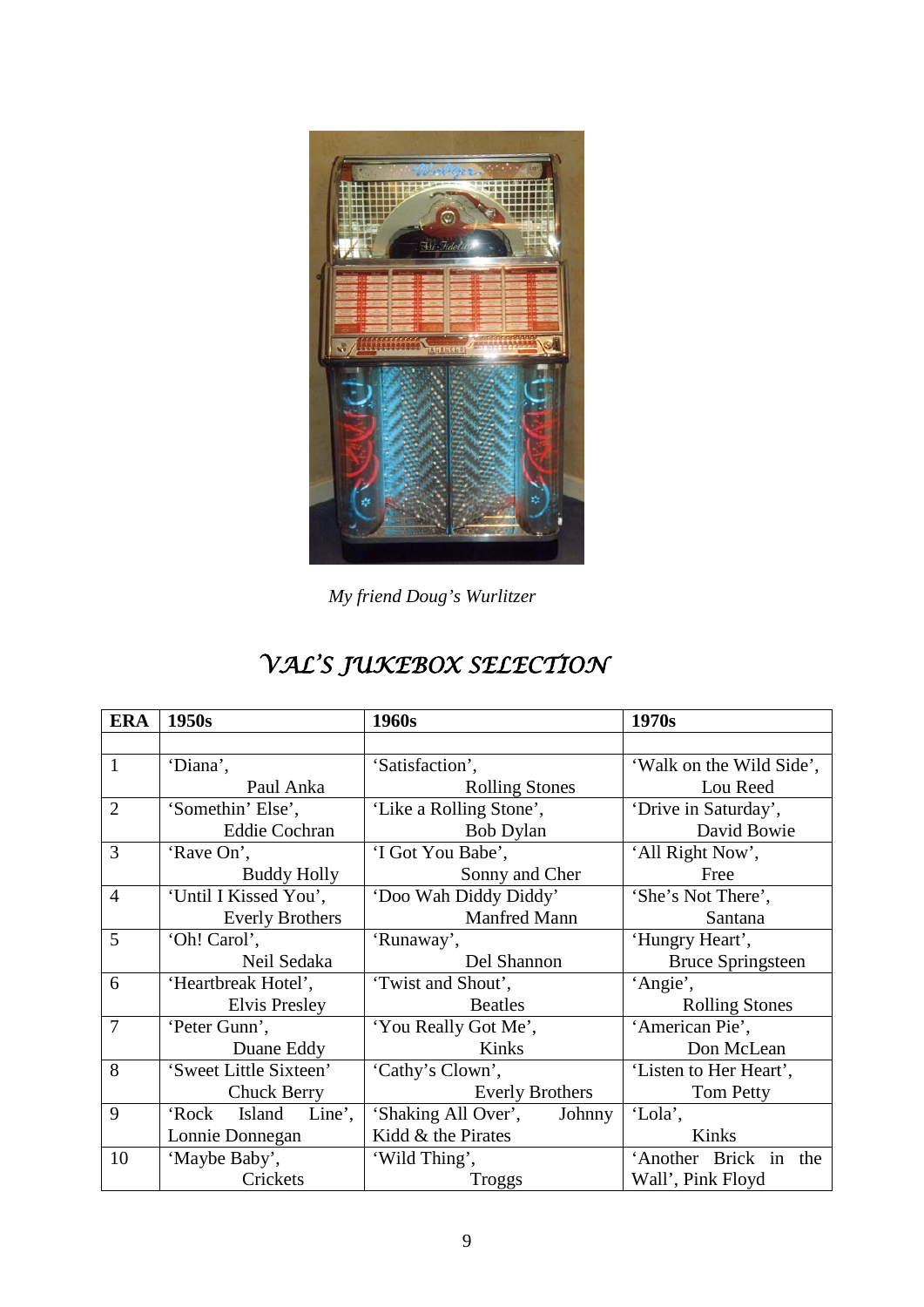I'd have no trouble filling up the rest of the Jukebox from my Collection, but now it's time to move on to my LPs.

# **3. The LPs**

Well, there's over 1000 of them, and most of them live on some shelves under the stairs in the grenier that lead to the terrace. The rest are stored in an antique wooden trunk in my Study and by the side of my record-player. They're not filed in any order, and usually to find one I want I have to make an extensive search of the whole Collection. One day I'll get some proper shelf space for my 33s and organise them properly.



I like vinyl LPs for the same reasons that I like vinyl 45s – they are rock'n'roll. But LPs have some extra advantages. One is that their covers are often contemporary works of art, and what can be expressed on the front, back and inside covers of a 12" LP can never be replicated on the box sleeve and inside notes of a tiny CD – even in booklet form. The covers can be almost as much fun as the records as I hope the 'Sleepless Night's (Lindisfarne) and ''Rock'n'Roll Nights' (BTO) covers show. A second plus point of LPs is that the tracks can be much longer than those on 45s, and this can be a good thing when you're listening to some of Meatloaf and Jim Steinman's musical mini-sagas, but a bad thing when listening to the 17 plus minutes of the title track to Iron Butterfly's 'In-A-Gadda-Da-Vida' LP (yawn). And a third is that you don't have to change the record every 2 to 3 minutes if you haven't got an automatic turntable. (Cassettes are even better – up to 45 minutes of uninterrupted music.)

There are various **'first'** records in my life:

• The **first stereo LP I ever listened to** was 'A Journey Into Stereo Sound'. My cousin Clive, who lived with us at the time, bought a stereo record player, and this fantastic album. With different sounds coming from two speakers, you got the sensation that you were standing on a station platform when a train passed through, or you were at Goodwood racing track during a motor race, or you were at the Tower of London when the 'Ceremony of the Keys' took place, and – best of all – you were conducting an orchestra playing Berlioz's 'Symphonie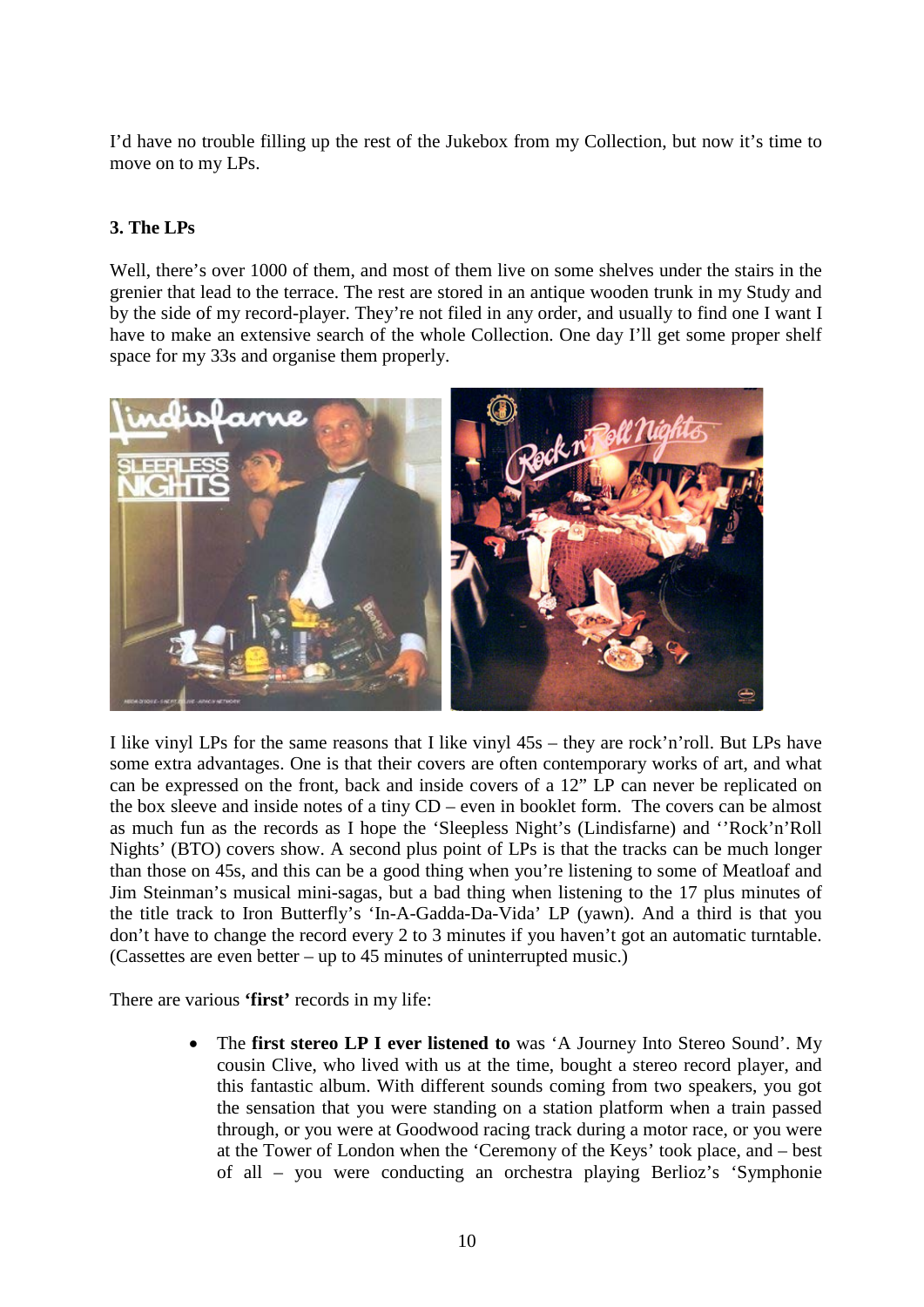Fantastique'. The difference between mono and stereo at that time was astounding -- only really comparable to the difference between black and white and colour TV. I recently bought a pristine copy of this 'Journey' album at a French flea market for  $\bigoplus$ , and when I played it all the initial magic came back.

- The **first LP I was ever given**, also by cousin Clive, was Bill Haley and the Comet's 'Rock Around the Clock' in 1955. I still have it, and the sleeve is now yellowing with age, but it's almost 55 years old.
- The **first LP I ever bough**t was a collection of Buddy Holly's greatest hits. I used to play it every morning before I went to school. My favourite track was, and still is, 'Rave On'.
- The **first LP I bought when I got my first ever portable record player** and went off to University in the autumn of 1965 was 'Another Side of Bob Dylan'. I still have this, too, complete with my scoring system for each of the tracks, my favourites being 'All I Really Want to Do' and 'It Ain't me Babe'.
- The **first LP Carol and I bought when we moved into our first ever house and got our first ever proper record player** – 'The Everly Brothers' 'Original Greatest Hits. Of course, I still have this too.





I don't usually buy LPs these days, but I do look at what's on offer at the flea markets I go to. The last albums I bought (in Darlington) were both by the Ramones, 'End of the Century' and 'The Ramones'. The track I play more than any other these days is 'Baby, I Love You' from the Phil Spector produced 'End of the Century' album.

(A short deviation. When I was in Berlin in September 2008 I decided that I'd go to the world's one and only Ramones Museum that was only open for two hours every Sunday afternoon. I read that the Museum contained over 300 photographs, records and other Ramones' memorabilia, including an unwashed pair of jeans owned by Johnny Ramone, the drummer Marky Ramones' sneakers, and an autographed black leather jacket. The Museum was set up by a hard core German Ramones fan and collector extraordinaire, Florian Hayler, whose collection of 170 Ramones t-shirts is also in the Museum. Herr Hayler opened the Museum because "I didn't have any more space at home." A true collector!

So, on a hot Sunday afternoon I traipsed across Berlin, getting lost on the underground, getting lost on the overground, and then just as I thought I'd never find the Museum I stumbled across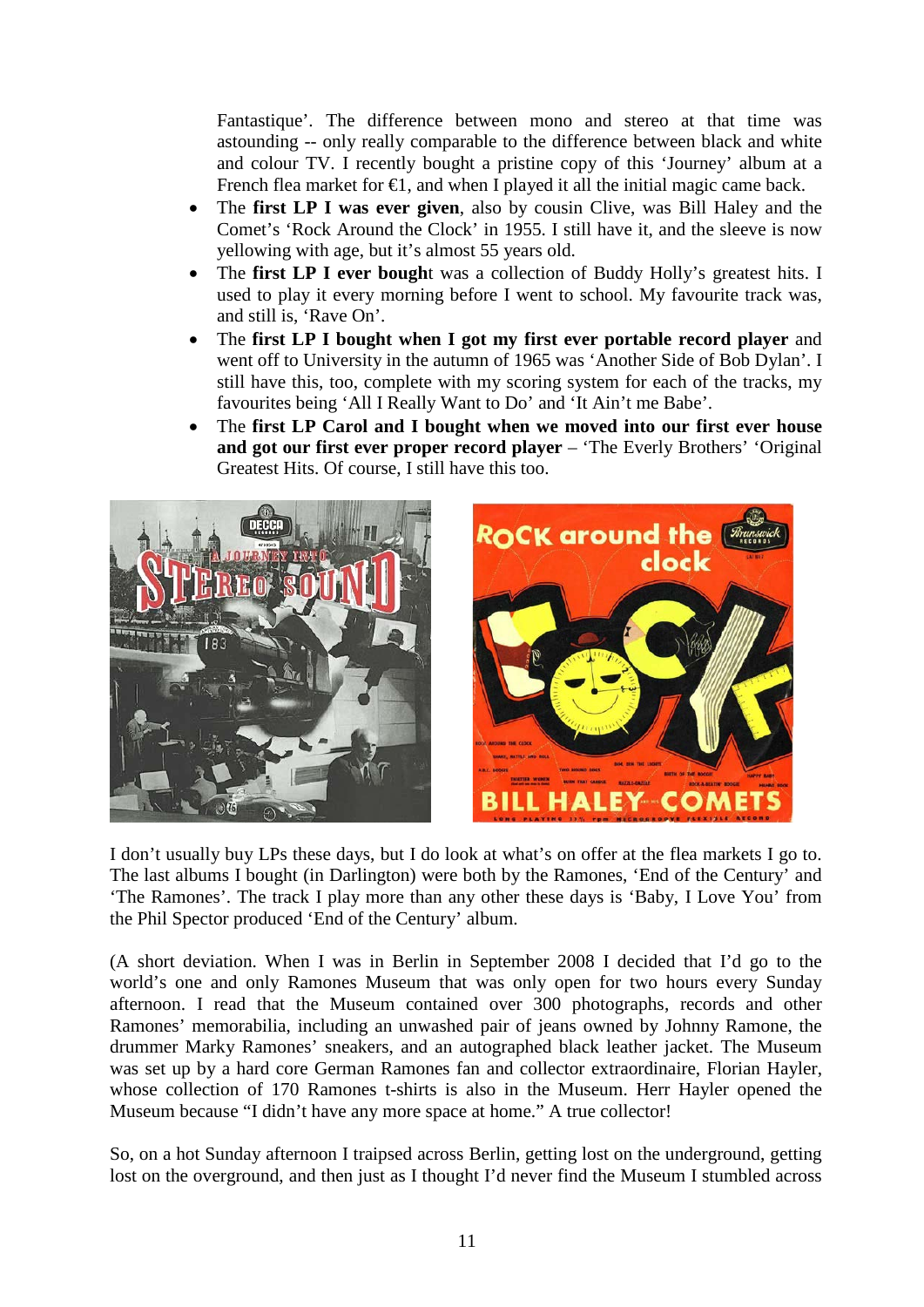it – or rather I stumbled across where it should have been. But it wasn't there any more: it had closed and was being moved to another part of Berlin where is was going to open in the next month. Grrrr! With the words of 'The KKK Took My Baby Away' going round and round in my head, I gave up and went for a glass of cool German beer instead.)



Like the 45s, my vinyl LP Collection will never be 'complete' in any sense, but it is representative of classic rock and the best UK and US albums of the 60's and 70's – including all of the Beatles' and nearly all of the Stones' albums.

I sorted through all the albums before writing this chapter and they bought back so many memories that I was overwhelmed. Also, I realised that it was going to be an impossible task to describe how much these records mean to me. So I sorted through them again, and selected a few that are my favourites (and the best tracks in them) and a few more that are attached to 'significant' moments in my life. Here are the highlights – only 5, but it could have been so easily 15 or 50 -- of these selections;

My **favourite** albums include:

- 'There Goes Rhymin' Simon', by Paul Simon. My favourite track is 'Kodachrome', which contains the lyrics, "When I think back/On all the crap I learned in high school/It's a wonder/I can think at all." As someone who has spent an awful lot of his life learning and teaching, I really agree with you Paul.
- 'Aladdin Sane', by David Bowie. Favourite track, 'Drive-in Saturday': "Let me put my arms around your head/Gee it's hot let's go to bed." Well, let's not waste any time with preliminaries.
- 'Pearl', by Janis Joplin. Favourite track, 'Mercedes Benz': "Oh Lord, won't you buy me a Mercedes Benz/My friends all have Porsches, I must make amends." I had a Porsche for a short while, Janis, but the engine blew up.
- 'Déja Vu', by Crosby, Stills, Nash and Young. Favourite track, 'Our House': "Our house is a very, very, very fine house/With two cats in the yard/Life used to be so hard/Now everything is easy, 'cos of you." When I got this record we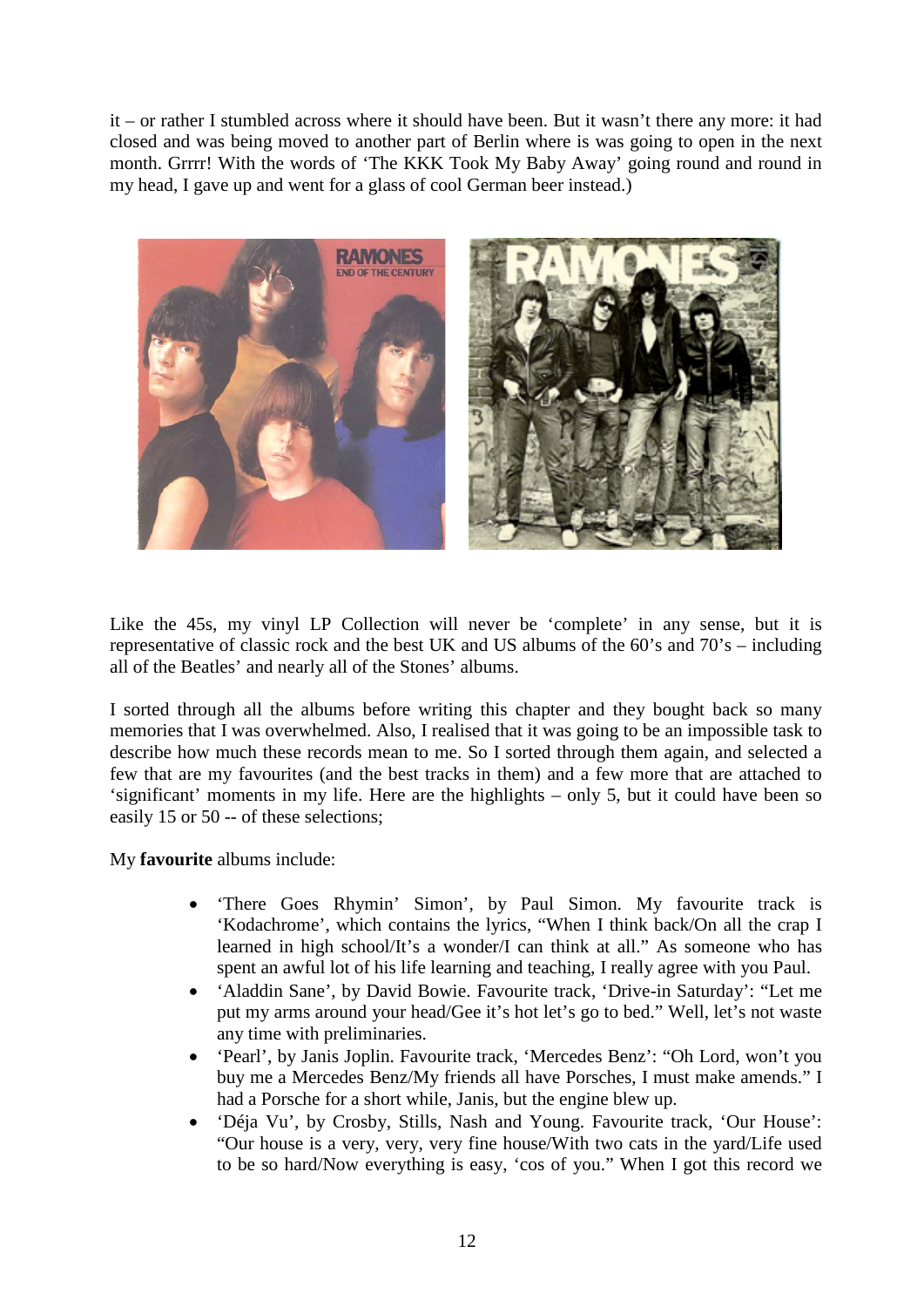had just bought a very, very, very fine house, and we had two cats in the yard, too.

• 'Transformer', by Lou Reed. Favourite track, 'Walk on the Wild Side: an incredible, incessant, bass line, and then, "Holly came from Miami F.L.A./Hitchhiked her way across the U.S.A." (I spent years wondering why it was 'Miami F.L.A.' and not 'Miami Fl'.)



And five **'significant'** albums (well seven really):

- 'The Beatles 1962-66' (red album) and 'The Beatles 1967-70' (blue album). The best sounds from my teen and student years
- 'Get Yer Ya-Ya's Out', by the Rolling Stones. In my opinion, the greatest live rock'n'roll album ever (also from my student days).
- 'Willy and the Poor Boys', by Creedence Clearwater Revival and the soundtrack to 'Girl on a Motorcycle'. These were significant because of the year I spent studying in Canada. I had a picture of The Girl reclining on The Motorcycle on my office wall at the University. I know who The Girl is (Marianne Faithfull), but not what the motorbike is. Can any nerd who is more interested in motor bikes than beautiful blondes enlighten me?
- 'Making Movies', by Dire Straits. This one helped me through some not-so-easy years in Holland. 'Skateaway' is the best track.
- 'Bruce Springsteen and the E-Street Band, Live/1975-85'. More great live rock'n'roll, and it contains a track called 'Darlington County': "Driving in to Darlington County/ Me and Wayne on the  $4<sup>th</sup>$  of July/... Driving out of Darlington County/My eyes seen the glory of the coming of the Lord." This is very significant if you come from Darlington, County Durham, which I do.

There's still more than 1000 other LPs I could tell you about, but now, taking it from the top, it's time to move on to the …